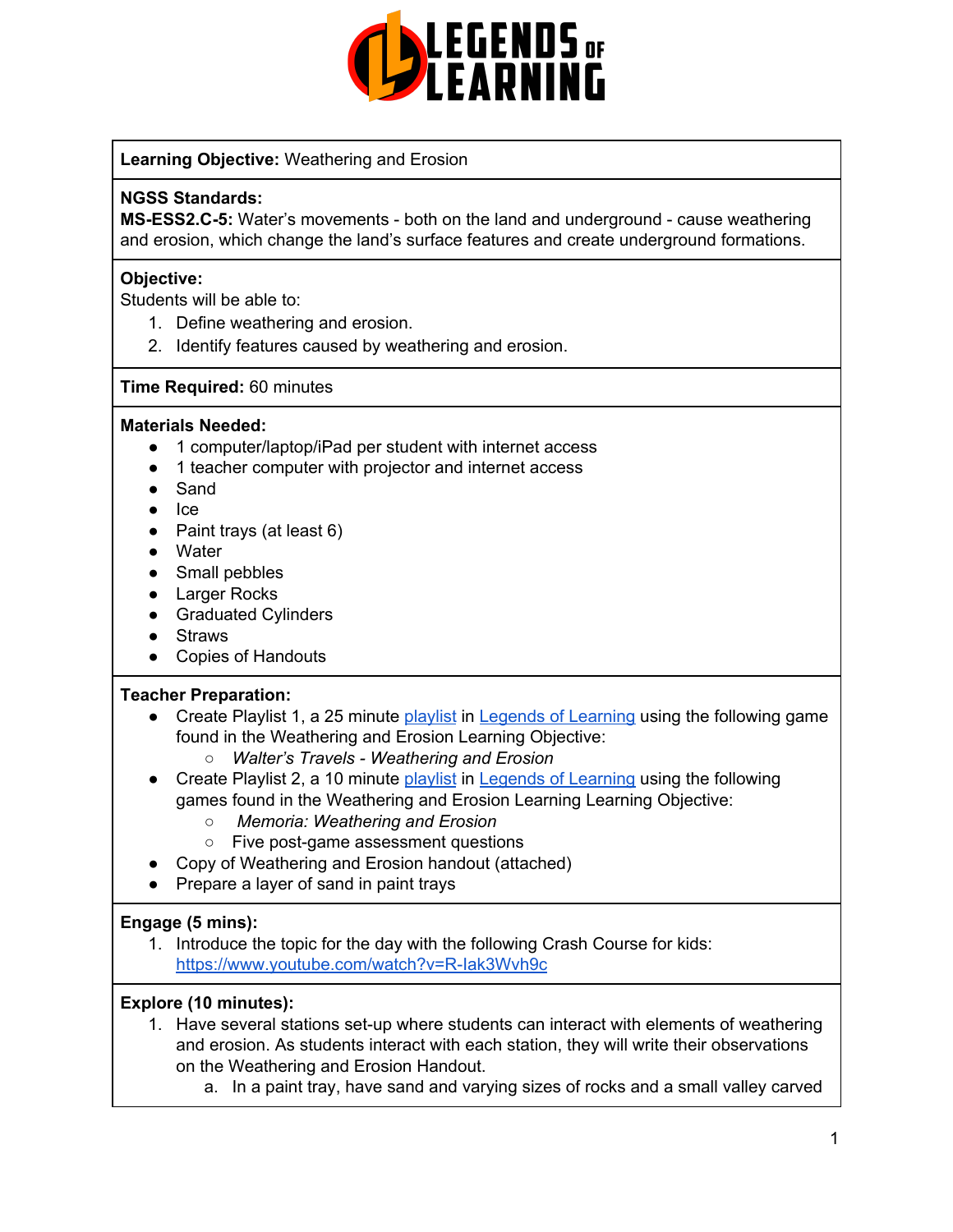

out with a pencil. Have students pour water from a graduated cylinder and observe what happens to the land.

- b. In a tray of sand and varying sizes of rocks, have students push around chunks of ice and observe what happens to the land.
- c. In a tray of sand and varying sizes of rocks, have students use a straw to \*gently\* blow the sand from one side to another.
- 2. Possible ways to guide discussion afterwards:
	- a. Which station(s) represented erosion by water? *Station A* What happened to the sand? *Some is eroded down the stream, it is deposited at the base.* What would the landform that was created be called in nature? *River Basin, Delta/Alluvial Fan*
	- b. Which station(s) represented erosion by ice? *Station B* What happened to the sand? *The sand was eroded.* What would the landform that was created be called in nature? *A u-shaped valley, load/till/moraines*
	- c. Which station(s) represented erosion by wind? *Station C* What happened to the sand? *It was eroded and deposited elsewhere.*
	- d. What did you learn about the movement of larger materials? *Answers will vary depending on the kid and prior knowledge.*

## **Explain (25 minutes):**

- 1. Have your students sign in to Legends of [Learning](https://lol.desk.com/customer/en/portal/articles/2809984-students-joining-a-playlist) and enter your teacher code.
- 2. [Launch](https://lol.desk.com/customer/en/portal/articles/2822815-creating-multiple-playlists) Playlist 1 to your students.
- 3. As students complete *Walter's Travels - Weathering and Erosion,* they should fill out the notes portion of the Weathering and Erosion Handout.

# **Elaborate (10 minutes):**

- 1. Based on the tray stations from before and what you learned in the game, have student groups brainstorm ways to reduce the erosive forces within one of the stations.
- 2. Have each group share their thoughts and discuss the feasibility of different approaches.

## **Evaluate (10 minutes):**

- 1. Have students sign in to Legends of [Learning](https://lol.desk.com/customer/en/portal/articles/2809984-students-joining-a-playlist) and enter your teacher code.
- 2. [Launch](https://lol.desk.com/customer/en/portal/articles/2822815-creating-multiple-playlists) Playlist 2 to your students.
- 3. Use progress on *Memoria: Weathering and Erosion* and five follow-up questions to assess student understanding the water cycle.
- 4. Assist students as needed during game play, pause playlist if you need to address content or questions to entire class.

# **Additional Lesson Strategies:**

- To use Legends for additional instruction, create a [custom](https://intercom.help/legends-of-learning/en/articles/2154910-creating-a-playlist) playlist with an [instructional](https://intercom.help/legends-of-learning/en/articles/3505828-types-of-games) [game](https://intercom.help/legends-of-learning/en/articles/3505828-types-of-games) and pre and post [assessment](https://intercom.help/legends-of-learning/en/articles/2154913-adding-assessments-to-a-playlist).
- To use Legends for a quick formative [assessment](https://intercom.help/legends-of-learning/en/articles/2154913-adding-assessments-to-a-playlist), create a 5-question assessment in a [playlist](https://intercom.help/legends-of-learning/en/articles/2154910-creating-a-playlist).
- To use Legends for a student-directed experience, create a [targeted](https://intercom.help/legends-of-learning/en/articles/3340814-targeted-freeplay) freeplay playlist.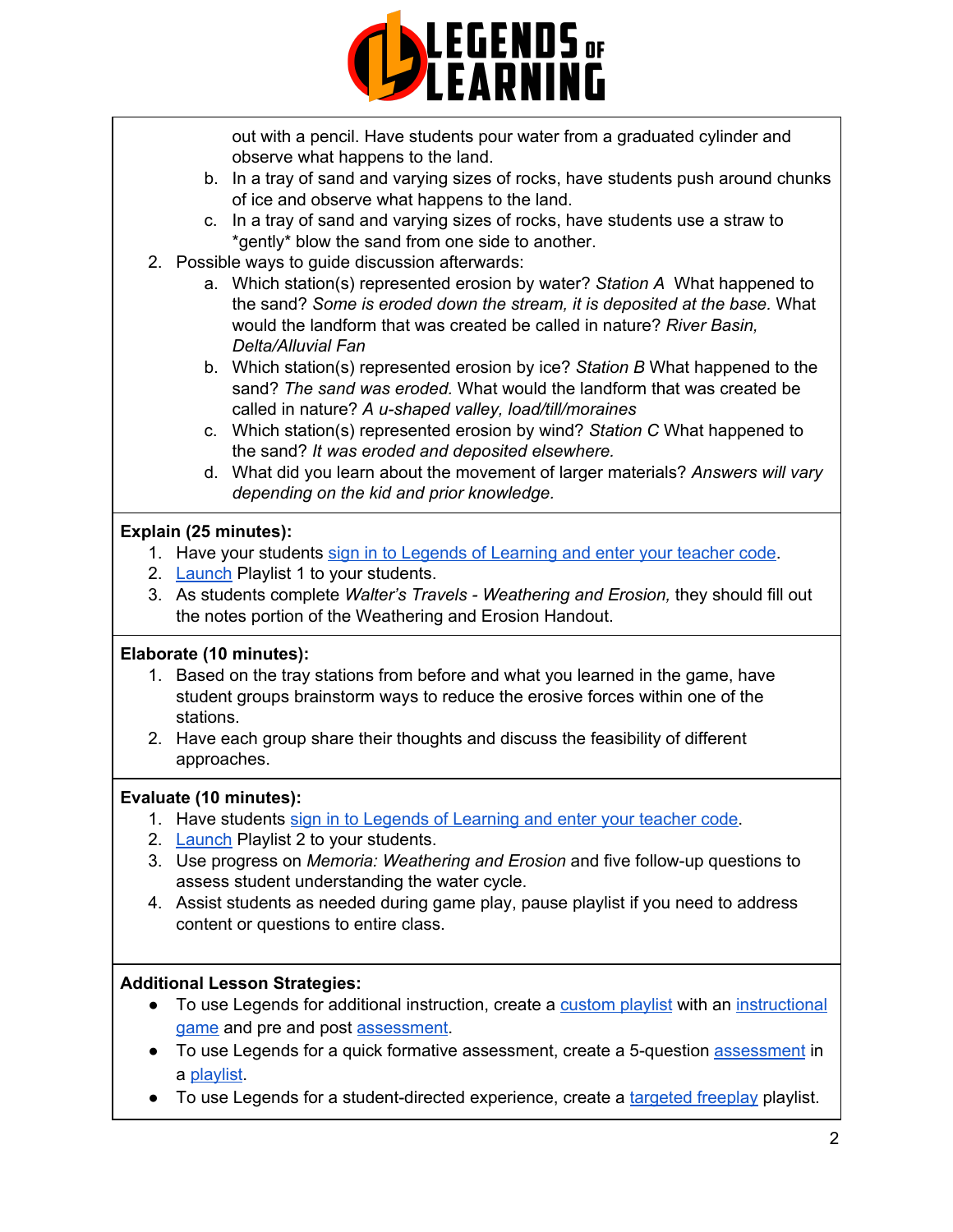

• Encourage students to play on their own at home in Legends of Learning: Awakening for a student-driven experience including avatars, battling, and quests all centered around topics they are covering in class.

| Name: | ⊃ate: |  |
|-------|-------|--|
|-------|-------|--|

## **Weathering and Erosion Handout**

#### **Stations**

\* Write down what you observe at each station.

| $\mathsf{A}$ . |                                                     |
|----------------|-----------------------------------------------------|
|                |                                                     |
|                |                                                     |
| <b>B.</b>      |                                                     |
|                |                                                     |
|                |                                                     |
| C.             |                                                     |
|                |                                                     |
|                |                                                     |
|                |                                                     |
|                | <b>Weathering and Erosion Notes</b>                 |
|                |                                                     |
|                | carries them away.                                  |
|                |                                                     |
|                | 3. How are these two types of weathering different? |
|                |                                                     |
|                |                                                     |